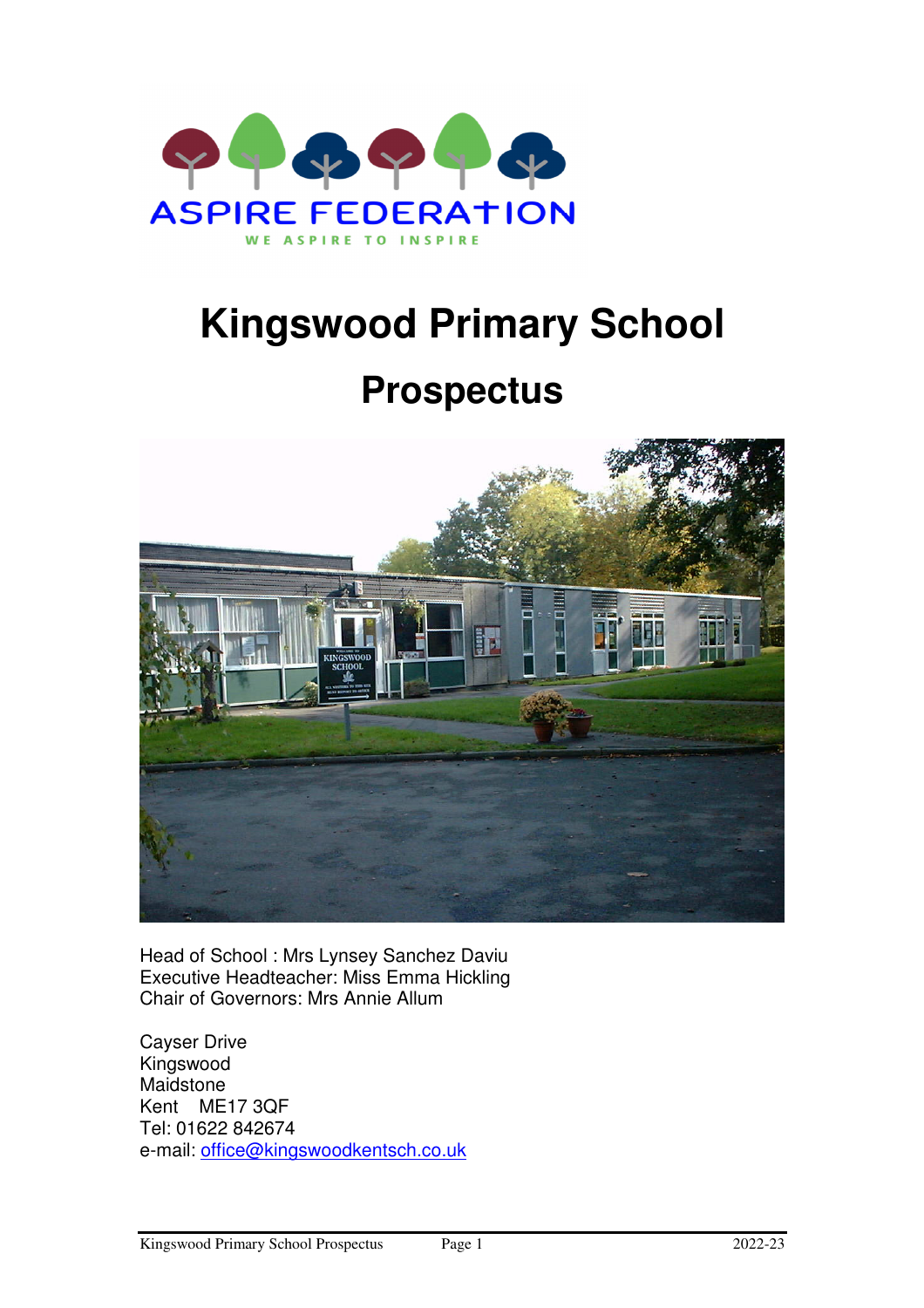Opened in September 1975, Kingswood is a mixed community primary school admitting pupils aged four to eleven years from the village of Kingswood and neighbouring hamlets. We are a 4 class school with a maximum of 140 pupils on roll.

# **BUILDINGS**

The original building was extended in 2004 to include two classrooms, and a toilet block, including facilities for the disabled. The school also benefits from a library / small group work room, the school hall, and a kitchen offering hot school meals prepared on site by Caterlink.

#### **FOUNDATION STAGE**

For the youngest children, we have a large self-contained teaching area (once two classrooms) with their own toilets and a two tiered fenced outside area, directly linked to the Foundation Stage classroom. This is a valuable resource for our youngest children and is used daily for creative play and learning.

#### **GROUNDS**

Our school is set in attractive grounds in what was once part o the extensive chestnut woods that cover the area.

#### **PLAYGROUND**

The main playground is large and the children have plenty of room to blow off steam! The woodland area adjacent to the playground has seating under the trees, providing shade during hot weather.

The games, together with our Adventure Trail, make the time outside of the classroom fun and sociable, encouraging our children to enjoy being outside in the fresh air and taking exercise.

#### **PLAYING FIELD**

There is an extensive playing field with pitches marked out for seasonal games. Children are encouraged to play on the field during dry weather, and in previous years it has become a winter wonderland of igloos and snowmen!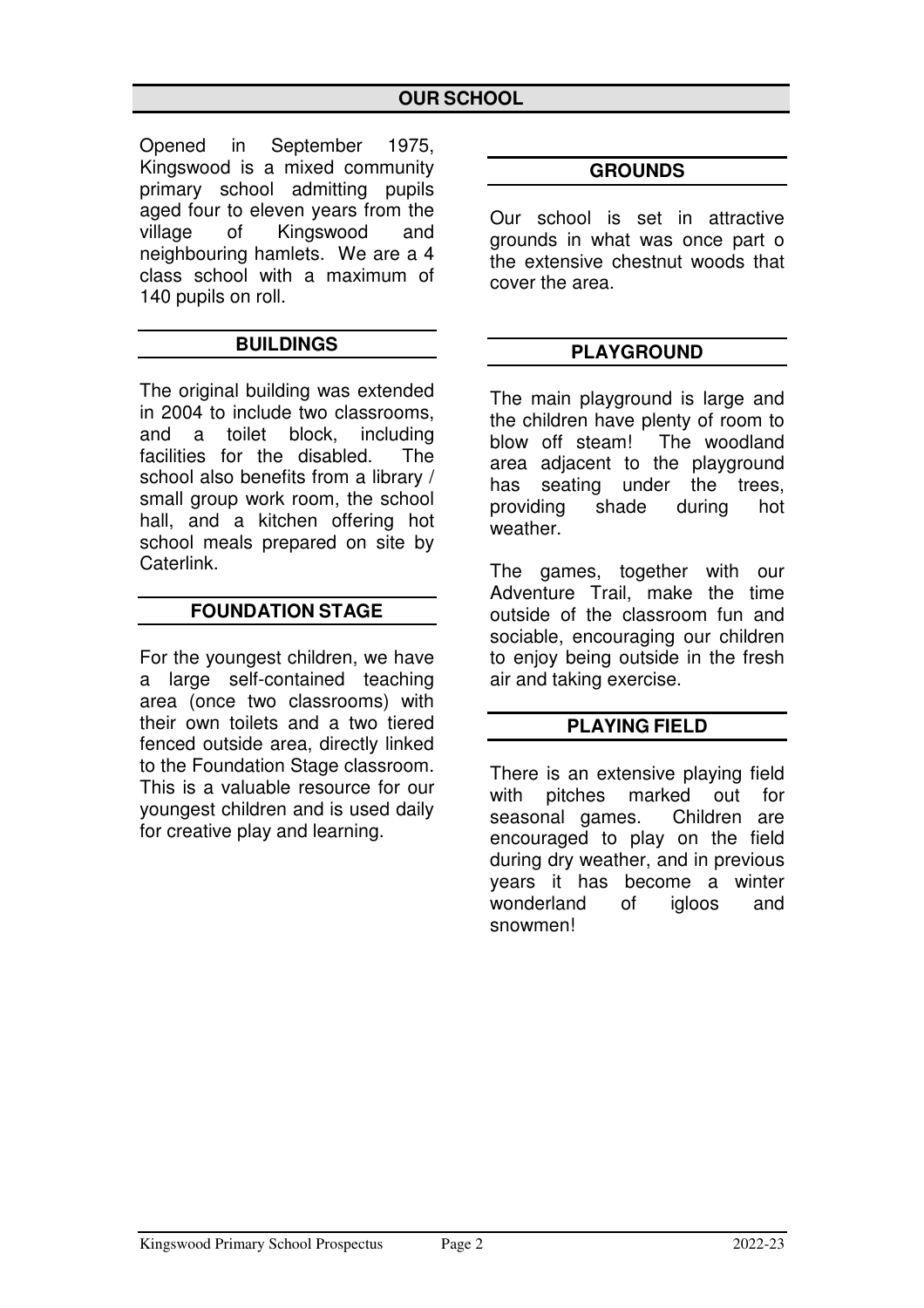Kingswood Primary School is part of the ASPIRE (A School Partnership in Rural England) Federation with Ulcombe C of E Primary School, Platts Heath Primary School and Leeds and Broomfield C of E Primary School. The mission of the ASPIRE Federation is to nurture curiosity and creativity through an inspiring, broad and engaging curriculum, where learning is at the heart of all that we do. Our children learn to become resilient and self-assured in environments where pastoral care is excellent. Everyone is challenged and encouraged to thrive and achieve as individuals, preparing them for their role as caring citizens in modern Britain.

Our motto summarises our vision for the children – 'We Aspire to Inspire'. Our vision is to be an outstanding Federation at the heart of our culturally diverse communities, striving for excellence, enabling our children to achieve their highest potential in all areas of the curriculum in line with each of the individual school's values and beliefs.

We believe that it is important to celebrate personal achievement and in addition to praise, we award certificates, character coins, house points and stickers through our key values of Kindness, Understanding, Patience, Honesty, Love, Boldness and Resilience, and these are celebrated weekly in assembly. We recognise achievement in all areas of school life, academic and social. Good behaviour at lunch time is rewarded with a place on the special table.

# **BEHAVIOUR AND DISCIPLINE**

We have five golden rules, which all the children are familiar with.

1) Treat others kindly and with respect

2) Play and work calmly and safely

3) Look after other people, equipment and your belongings

4) Follow directions given by an adult, listen and be polite

5) Celebrate success and allow everybody to enjoy their day

For good work and behaviour, the Star of the Week can be nominated by either children or staff. The sanctions are the same throughout the school and comprise a traffic light system, which can result in minutes lost at playtime and letters home to parents.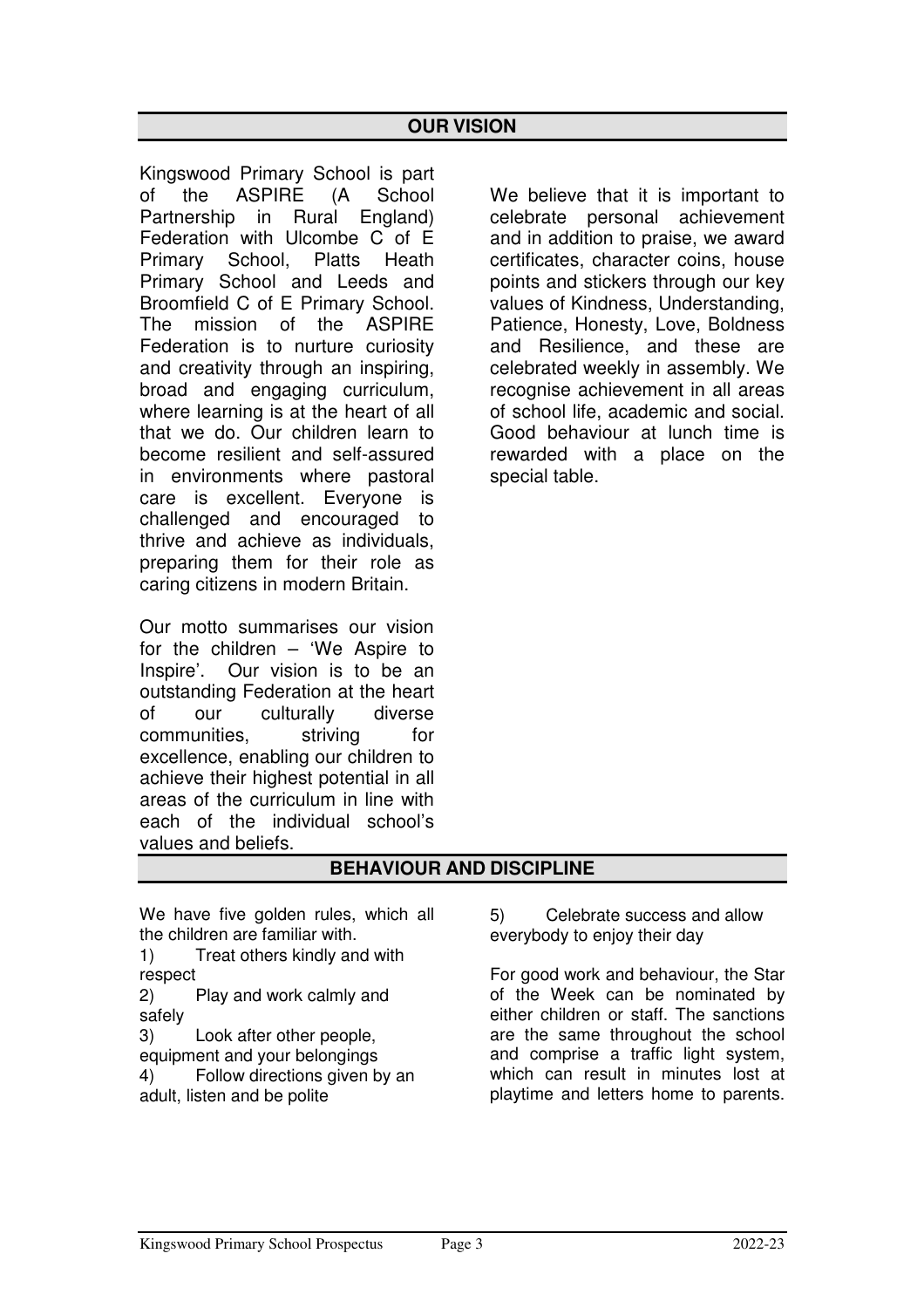# **STARTING SCHOOL**



#### **ADMISSIONS**

The admission policy at this school means that subject to places being available:

A child whose fifth birthday falls between 1 September and 31 August will be offered a place as from the beginning of the Term 1.

Children have a phased entry into school – beginning with mornings only for the first two weeks and then starting full-time in the third week.

#### **MAKING YOUR CHOICE**

When the time comes for you to make a decision about the school that you wish your child to attend, it is only right that you should make

an informed choice, by visiting schools to get a feel for the environment in which they will be working and see the children at

work. We welcome parents visiting us at Kingswood, and will be happy to show you around the school by appointment or during one of our three annual open mornings / afternoons.

We hold Open Mornings/Afternoons for Parents during Terms 2 and 3 so that you have time to make this important decision, and we will be happy to meet with you and answer any questions that you may have.

We plan our induction programme for new parents prior to the beginning of the academic year in which they will be admitted.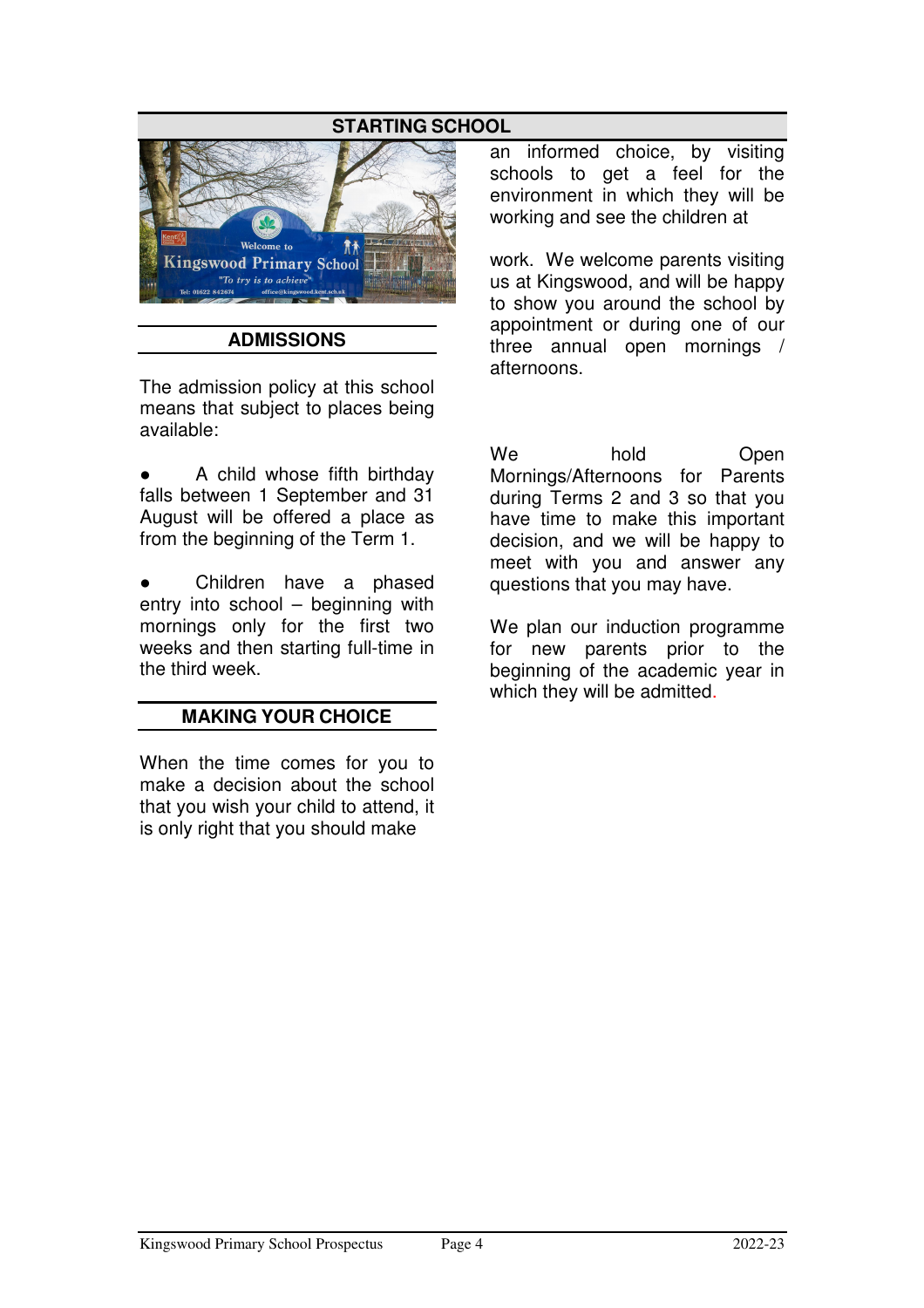#### **WORKING TOGETHER**

#### **NEWSLETTER**

Published weekly, our Newsletter is an excellent way of telling you what is happening at school. It tells of our children's achievements, notices, learning links, and news from the staff.

#### **EXTRA CURRICULAR ACTIVITIES**

We offer a number of additional activities for children to take part in. Currently on offer are Film Club, Football Club, Multi-skills and Crusaders (run by Kingswood Church).

#### **PARENT/TEACHER CONSULTATIONS**

These are held during Term 2 and Term 6, in addition to occasional drop in sessions after school to discuss your child's targets. This enables parents and teachers to keep a close eye on children's progress.

#### **OPEN EVENING**

During Term 6 we hold an Open Evening when all involved in the life of the school can celebrate the year's achievements and share the work of the school. This has become a popular and successful social occasion.

#### **ANNUAL REPORTS**

Annual reports are sent to parents in Term 4.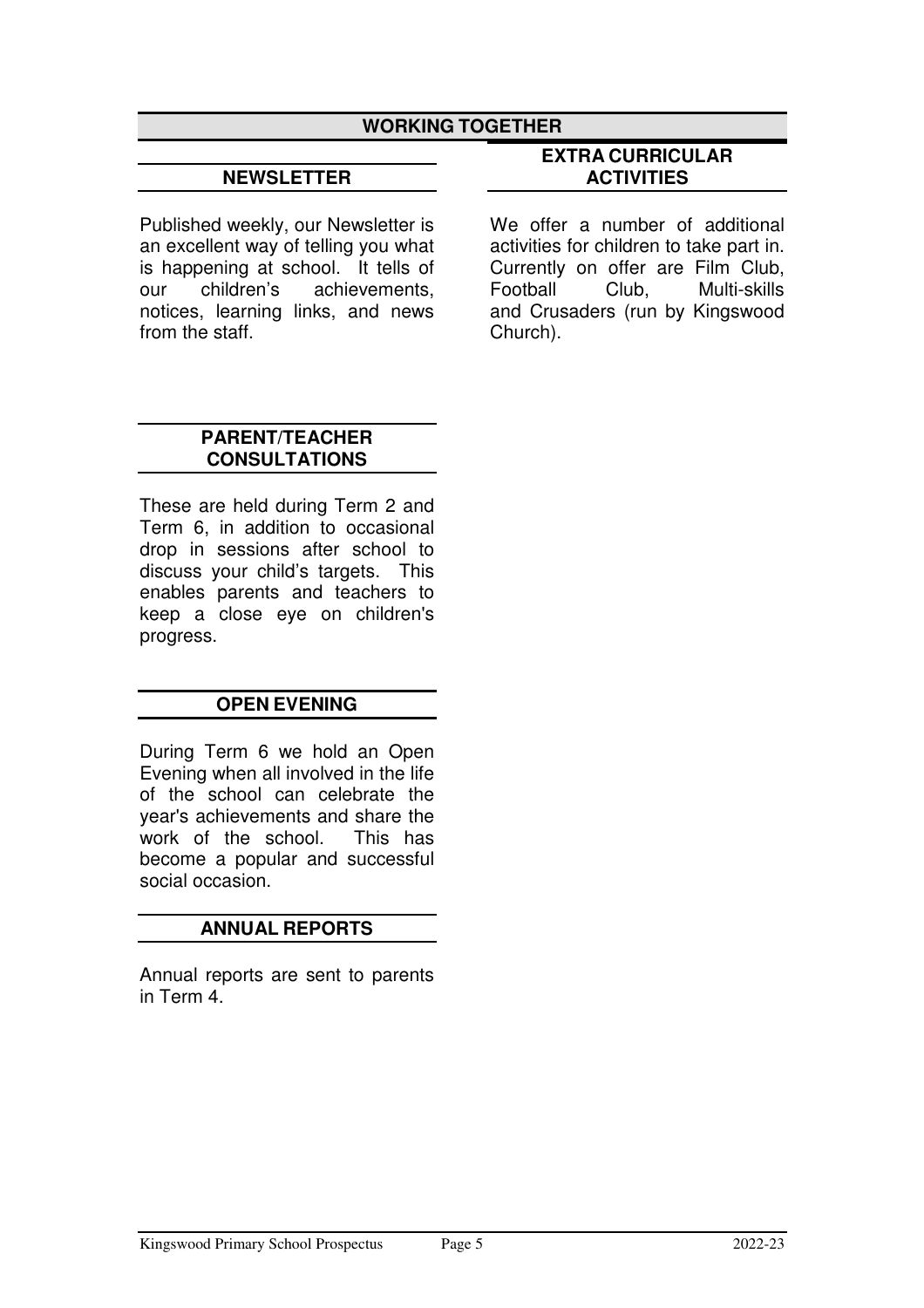# **ATTENDANCE**

We hope that our children will want to come to school. We award certificates termly to those children with 97%+ attendance and 100% punctuality. As an additional incentive the class with the most punctual attendees is awarded the "Early Bird Award", and the class with the most regular attendees is awarded "Attendance Ted", both of which are reported in the Weekly Newsletter.

# **HEALTH, SAFETY AND WELFARE**

Health and Safety around the school are very important to us, and the school has Governors who are assigned the task of checking the school thoroughly on a regular basis. To ensure that the office knows at all times who is in school, all visitors are

requested to enter through the main front entrance and sign in the visitor's book. The front door remains secure at all times. For additional safe keeping of your children we request that parents' cars do not enter the car park, and do not drop off or collect children in the entrance to the car park.

#### **EDUCATIONAL VISITS**

Parents are given full details of any planned visit prior to the event. Detailed procedures are in place for the organisation of any off site visit and the use of coaches, private transport and the level of supervision is closely monitored. **Recent** visits have included Otterden estate, Chessington World of Adventures, Bedgebury Pinetum and a residential trip to Swattenden.

#### **CURRICULUM**

A variety of teaching and learning styles are used to help the children to achieve the very best that they can. Children may sometimes have work set for them individually, or be required to work as a group on a collaborative basis. Children are always grouped by ability not age, and these groups are reviewed every term, following an assessment.

New technology plays a large part in the classroom, and at Kingswood we have interactive CleverTouch boards in all of the Classrooms. These, together with more traditional resources, provide the children with a wide range of skills which will be useful to them for the rest of their lives.

Whole school planning ensures curriculum coverage for each year group. The curriculum is creative and is based around topics, the children's questions and interests inform the planning of each unit. English, Mathematics, Science, Design Technology, Information Communication Technology (ICT), Humanities (Geography & History), the Arts , Religious Education,

Personal Social Health & Citizenship Education and Physical Education are taught throughout the school during that week linked to the theme. Speakers are sometimes invited in or educational visits organised.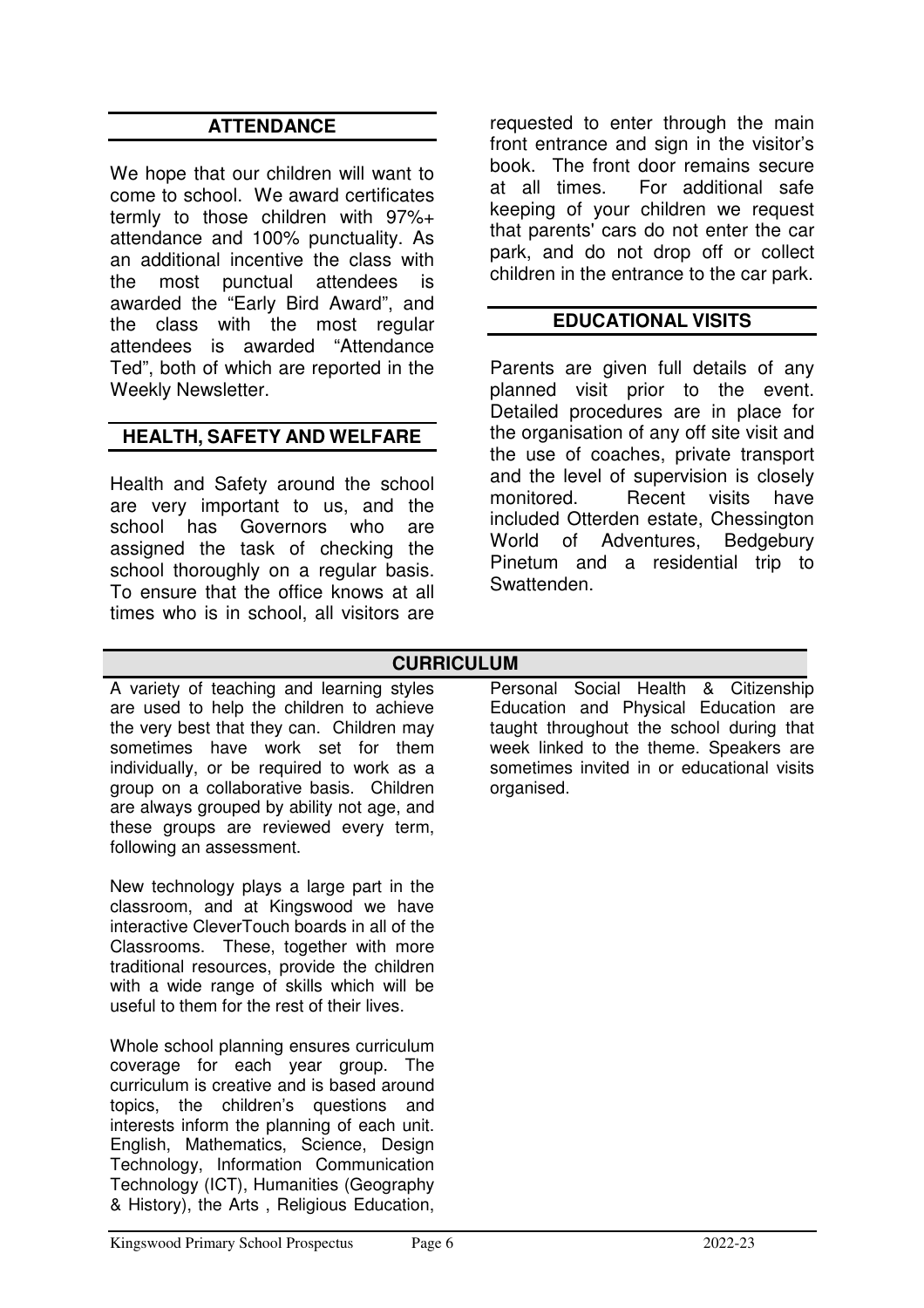#### **WELLBEING & MENTAL HEALTH**

Wellbeing and Mental Health is at the forefront of all we do at Kingswood, and across ASPIRE. These areas are threaded throughout our school day so that every child can learn, thrive, be safe and happy in school.

#### **RELIGIOUS AND MORAL EDUCATION AND ASSEMBLIES**

Our aim in teaching Religious Education in this school is to provide a broad and balanced curriculum promoting the spiritual and moral growth of pupils and developing an appreciation of Christianity and other principal religions.

Assemblies are linked to PHSCE and current affairs, as well as our values and celebrations.

Celebration assemblies are held weekly at 2.45 on a Friday, where parents/carers are invited to attend the last celebration assembly of each term. We seek, at this time, to celebrate all that is best in achievement, whether it be the children in their work, play and behaviour.

#### **ADDITIONAL AND SPECIAL EDUCATIONAL NEEDS**

We believe that all pupils are entitled to experience all areas of the curriculum at an appropriate level irrespective of disability, gender or race through positive and structured teaching and expectations.

The early identification of children who have exceptional ability or talent or who have any difficulty is essential and as in all areas, the partnership between home and school is vitally important.

#### **ARRANGEMENTS FOR DISABLED PUPILS**

Parents of children with a disability are asked to speak to the Headteacher at the earliest opportunity as soon as they are offered a place at the school. The Headteacher will arrange a meeting at a mutually convenient time to discuss the ways in which we can make provision so that any disability does not hinder her/him from taking a full part in the life of the school.

#### **LIAISON WITH SECONDARY SCHOOLS**

During their child's final year at primary school parents receive information about the arrangements for secondary transfer. Parents have the opportunity to visit a range of secondary schools. Free transport is available for pupils attending secondary schools according to the Authority guidelines.

Meetings and individual consultations are arranged for parents of pupils during their final year at Kingswood to help with the selection of the most appropriate secondary school for their child.